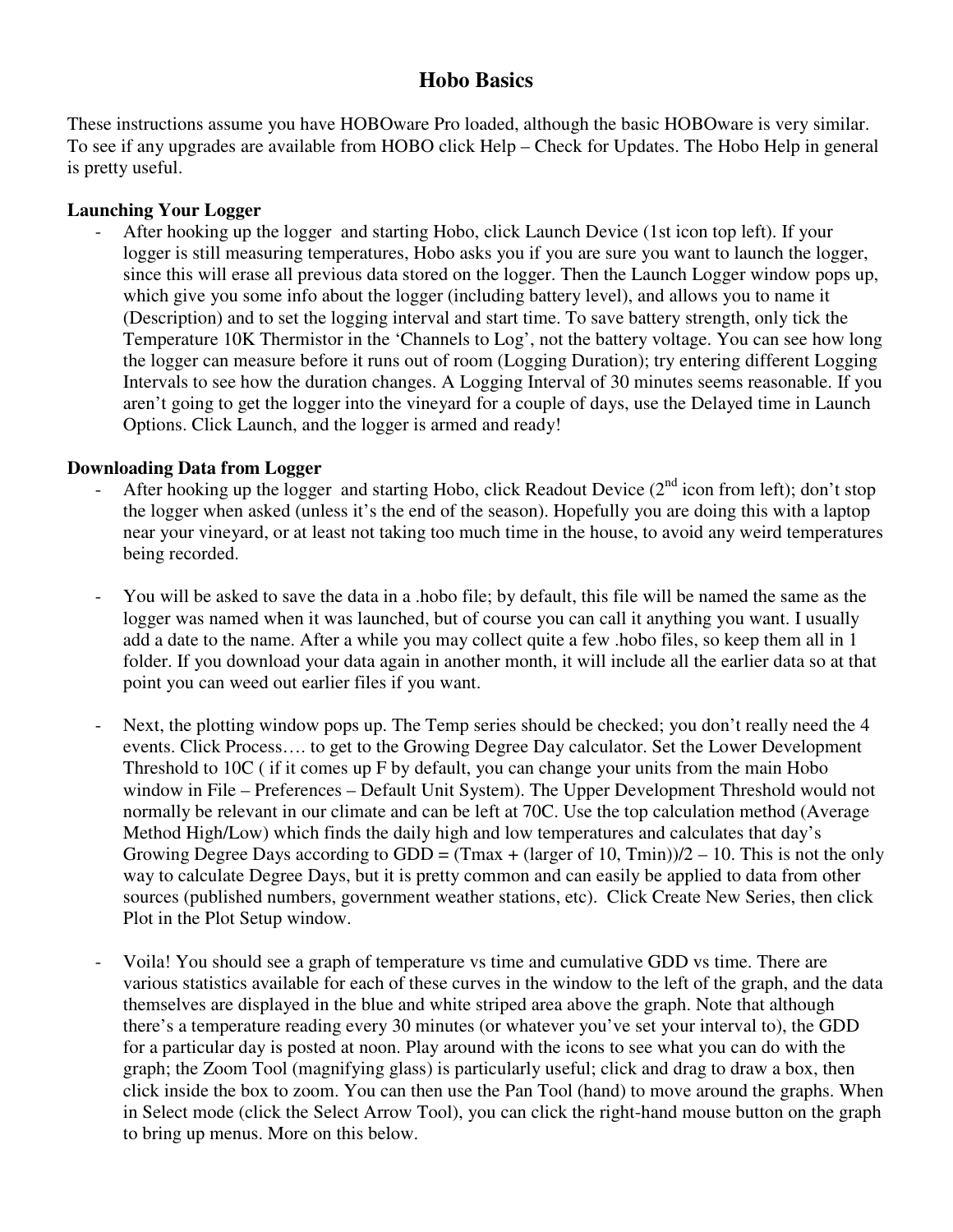#### **Plotting and Comparing Multiple Data Sets**

- Lets say you have a bunch of .hobo files from various sources and want to compare two different data sets. To graph the first one, click the Open Datafile icon and find the .hobo file. Plot it as described above. Then, click the Open Datafile icon again and select and plot the other file. You now see two white tabs just under the icons, one for each of the two graphs. Click on each of them to see the two different data sets. You can open several more if you want.
- In one of the graphs, make sure you are in Select mode (the arrow icon), and select either the temperature or GDD curve by clicking close to the first or last point on the curve. You should see the graph become shaded in grey (may have to click a couple of times). With the cursor still near the first or last point, click the RH mouse button, and you'll see a menu pop up (illustrated below). Several things on this menu are very useful, and you'll want to get familiar with it. The top option in the menu, Series Properties, allows you to rename the selected temp or GDD curve, which is handy for keeping track of various curves if you are about to copy and paste some onto the same graph. To copy the selected curve to the other graph, click Copy Series in the menu, click the white tab to bring up the other graph, click the RH mouse button anywhere on the graph, and click Paste Series. You can use these steps to copy as many curves into one graph as you want. By selecting a curve and going to the RH mouse button menu, you can use different colours and line types for each curve to help keep track of them. You can use the usual zoom and pan tools to get a close look at how two sites compare.
- To save your graph with multiple data sets plotted together, click File Save Project and type a name.

#### **Exporting and Filtering Data**

- To export your data to Excel, just click File Export Points as Excel Text. Export to 1 file; the next window is where you name it. Hobo creates a .csv file, which opens in Excel. If you go ahead and export a basic graph containing a temperature curve and a GDD curve, you'll see 4 columns in Excel, with time and temperature in columns 2 and 3 every 30 minutes (or whatever you set your interval to), and the GDD value for each day posted at noon. If you only want the GDD data, select and rightclick the temperature curve(s) and click 'remove', then export again. You can then easily calculate each month's accumulated GDD in Excel, to compare to other data sources.
- Sometimes you may want to just export the daily min and max temperatures, to compare in an Excel graph with Government daily min-max data, for example. To do this, select and right-click the temperature curve, and select Filter Series. You can calculate and plot the daily max, do it again for the daily min, and then remove the original temperature curve. If you now export, you will just get the min and max temps for each day.

Feel free to email me if you have any questions or insights to pass on.

Lamont Brooks lamontb@telus.net